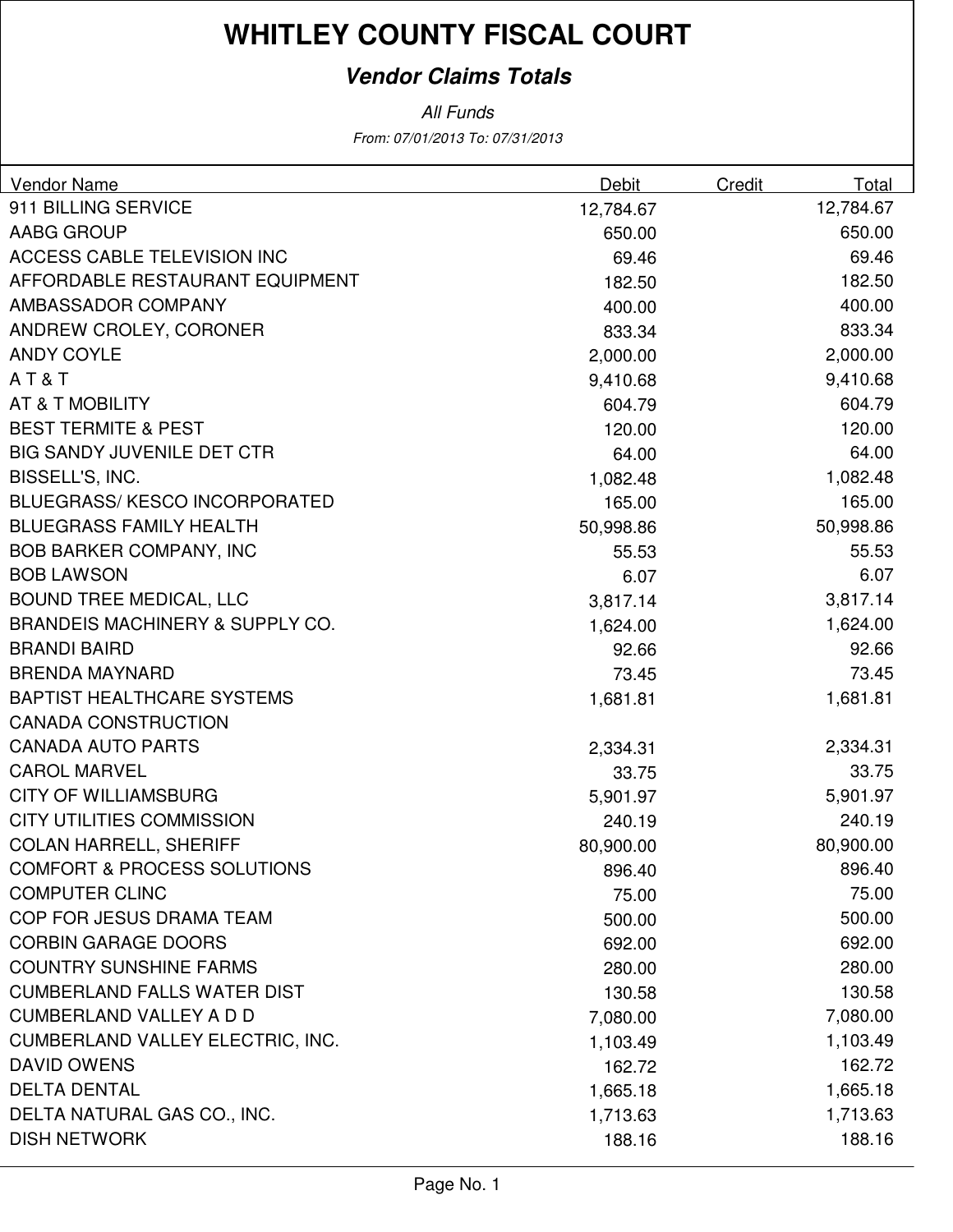#### **Vendor Claims Totals**

| <b>Vendor Name</b>                    | Debit      | Credit | Total      |
|---------------------------------------|------------|--------|------------|
| <b>FAMILY DOLLAR STORE</b>            | 548.25     |        | 548.25     |
| ECSI, LLC                             | 1,378.75   |        | 1,378.75   |
| <b>EDWARD LANHAM</b>                  | 2,000.00   |        | 2,000.00   |
| E & H BRIDGE & GRATING, INC           | 68,299.00  |        | 68,299.00  |
| ELMO GREER & SONS, INC.               | 7,069.01   |        | 7,069.01   |
| EMCON HOME GUARD, INC.                | 1,400.00   |        | 1,400.00   |
| <b>ENSITE, LLC</b>                    | 825.00     |        | 825.00     |
| <b>EZ COUNTRY</b>                     | 425.00     |        | 425.00     |
| <b>FAULKNER AND TAYLOR</b>            | 2.22       |        | 2.22       |
| FIRST CLASS TRUCK & AUTO REPAIR, LLC  | 1,910.17   |        | 1,910.17   |
| FIRST RESPONSE OF THE BLUEGRASS       | 712.00     |        | 712.00     |
| <b>FLEETONE</b>                       | 17,356.70  |        | 17,356.70  |
| G & K SERVICES, INC                   | 458.60     |        | 458.60     |
| <b>G &amp; E DRIVE-IN</b>             | 284.60     |        | 284.60     |
| <b>HARDEE'S</b>                       | 70.00      |        | 70.00      |
| HARLAN COUNTY DETENTION CENTER        | 191.62     |        | 191.62     |
| HARP ENTERPRISES, INC.                | 3,076.15   |        | 3,076.15   |
| HINKLE CONTRACTING CORPORATION        | 15,891.33  |        | 15,891.33  |
| <b>HOLSTON GASES</b>                  | 3,155.75   |        | 3,155.75   |
| HUMANA HEALTH PLAN INC                | 260.22     |        | 260.22     |
| HUMANA HEALTH CARE PLANS              | 799.40     |        | 799.40     |
| <b>HOMETOWN IGA #57</b>               | 463.80     |        | 463.80     |
| <b>JAMIE FUSON</b>                    | 203.40     |        | 203.40     |
| K A C O ALL LINES FUND                | 131,095.40 |        | 131,095.40 |
| KACO WORKERS COMPENSATION FUND        | 76,262.50  |        | 76,262.50  |
| KAY SCHWARTZ, COUNTY CLERK            | 4,400.00   |        | 4,400.00   |
| <b>KELLWELL FOOD MANAGEMENT</b>       | 19,875.99  |        | 19,875.99  |
| <b>KELLY HARRISON</b>                 | 80.00      |        | 80.00      |
| <b>KEN TEN ADVERTISING</b>            | 6,506.90   |        | 6,506.90   |
| KU                                    | 14,408.25  |        | 14,408.25  |
| <b>KENWAY DISTRIBUTORS</b>            | 3,471.14   |        | 3,471.14   |
| <b>KIMBELL MIDWEST</b>                | 594.18     |        | 594.18     |
| KNOX COUNTY UTILITIES COMMISSION      | 15.87      |        | 15.87      |
| KNOX-WHITLEY HUMANE ASSOCIATION, INC, | 7,500.00   |        | 7,500.00   |
| KY LOCAL ISSSUES CONFERENCE           | 350.00     |        | 350.00     |
| <b>KY SPRING WATER</b>                | 438.50     |        | 438.50     |
| <b>KENTUCKY STATE TREASURER</b>       | 232.00     |        | 232.00     |
| LAKE CUMBERLAND STATE RESORT PARK     | 295.10     |        | 295.10     |
| <b>LESLIE'S TIRE LLC</b>              | 1,214.25   |        | 1,214.25   |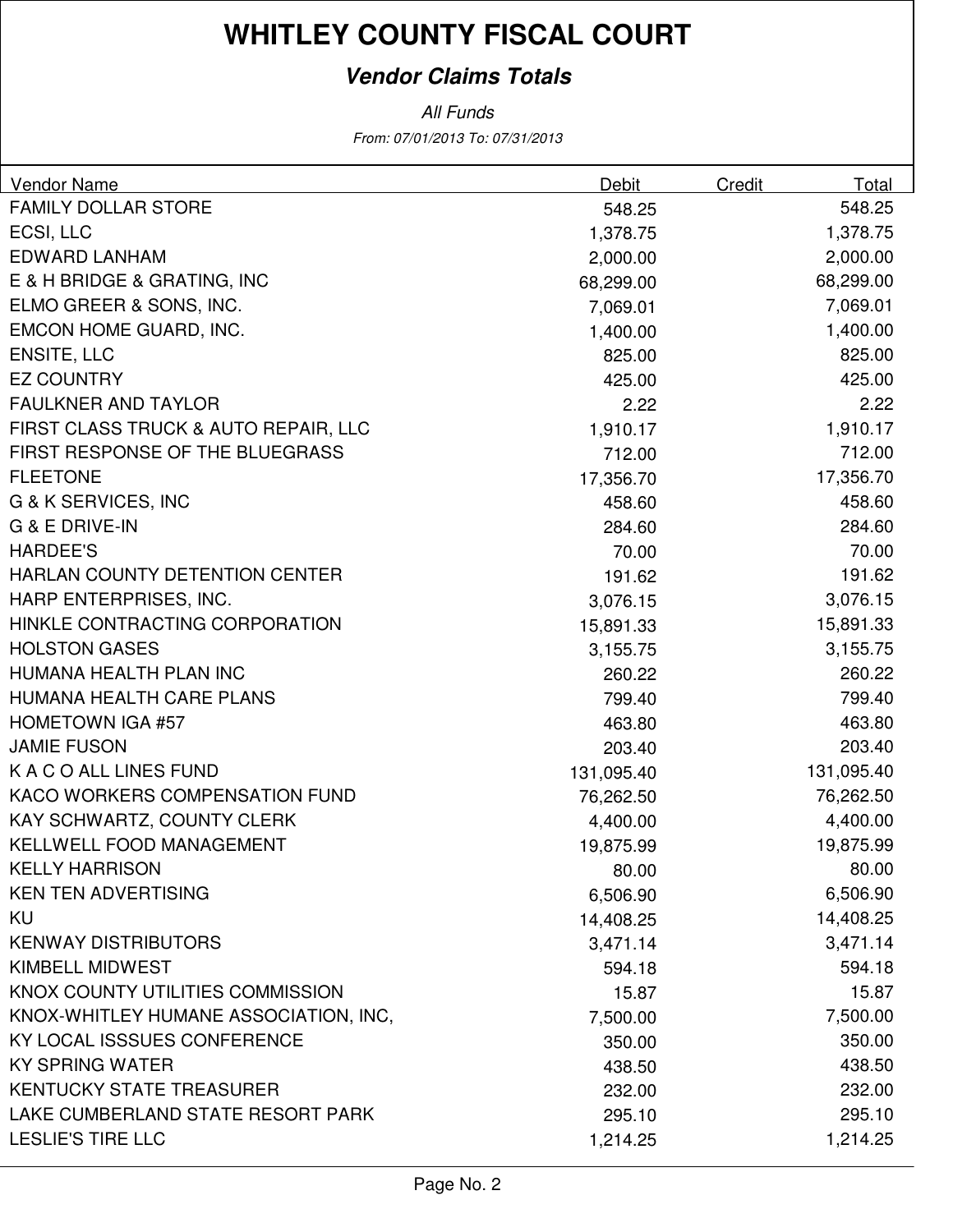#### **Vendor Claims Totals**

| <b>Vendor Name</b>                  | Debit     | Credit | Total     |
|-------------------------------------|-----------|--------|-----------|
| LIDA J. POWERS                      | 600.00    |        | 600.00    |
| <b>LONDON RADIO SERVICE</b>         | 727.50    |        | 727.50    |
| <b>MIKE ROBERTS PLUMBER</b>         | 445.00    |        | 445.00    |
| <b>MORGAN TRUCK PARTS</b>           | 64.98     |        | 64.98     |
| <b>NEWS JOURNAL</b>                 | 1,447.58  |        | 1,447.58  |
| NI GOVERNMENT SERVICES, INC.        | 81.00     |        | 81.00     |
| <b>NORVEX SUPPLY</b>                | 2,906.15  |        | 2,906.15  |
| <b>OWENS AUTO PARTS</b>             | 2,100.05  |        | 2,100.05  |
| PATTERSON CREEK VFD                 | 200.00    |        | 200.00    |
| POFF CARTING SERVICE                | 3,580.64  |        | 3,580.64  |
| PREFERRED LAB SERVICE               | 800.00    |        | 800.00    |
| QUADMED, INC.                       | 2,312.00  |        | 2,312.00  |
| QUALITY CARE AUTO SERVICE           | 816.64    |        | 816.64    |
| <b>QUILL CORPORATION</b>            | 1,759.52  |        | 1,759.52  |
| <b>RADIO SHACK</b>                  | 21.99     |        | 21.99     |
| R. C. MILLER OIL CO                 | 2,418.40  |        | 2,418.40  |
| <b>REPUBLIC BANK &amp; TRUST CO</b> | 35,703.87 |        | 35,703.87 |
| <b>RHONDA HILL</b>                  | 37.07     |        | 37.07     |
| <b>ROGER WELLS</b>                  | 364.99    |        | 364.99    |
| <b>RON'S CONCRETE</b>               | 40,000.00 |        | 40,000.00 |
| <b>ROY SILER</b>                    | 113.98    |        | 113.98    |
| <b>RUSSELL COUNTY EMS</b>           | 120.00    |        | 120.00    |
| <b>SCOTT'S AUTO GLASS</b>           | 75.00     |        | 75.00     |
| S. E. EMERGENCY PHYSICIANS          | 369.90    |        | 369.90    |
| <b>SGT JOES</b>                     | 1,086.00  |        | 1,086.00  |
| <b>SMITH'S AUTO SERVICE</b>         | 683.58    |        | 683.58    |
| SOUTHEASTERN EMERGENCY EQUIP.       | 1,103.24  |        | 1,103.24  |
| SONITROL OF LEXINGTON               | 332.50    |        | 332.50    |
| SOUTHEASTERN KY MAINTENANCE         | 327.00    |        | 327.00    |
| SOUTHERN HEALTH PARTNERS            | 20,470.80 |        | 20,470.80 |
| STERICYCLE, INC.                    | 667.32    |        | 667.32    |
| <b>STEVE RAWLINGS</b>               | 13.83     |        | 13.83     |
| <b>SUBWAY</b>                       | 149.12    |        | 149.12    |
| <b>TASTE OF THE COUNTRY</b>         | 155.00    |        | 155.00    |
| <b>TEKS WORK</b>                    | 100.00    |        | 100.00    |
| THE GAULT HOUSE                     | 1,435.50  |        | 1,435.50  |
| <b>THELMA OWENS</b>                 | 33.95     |        | 33.95     |
| TIME WARNER CABLE                   | 69.54     |        | 69.54     |
| <b>TONY'S FRAME &amp; BODY</b>      | 813.60    |        | 813.60    |